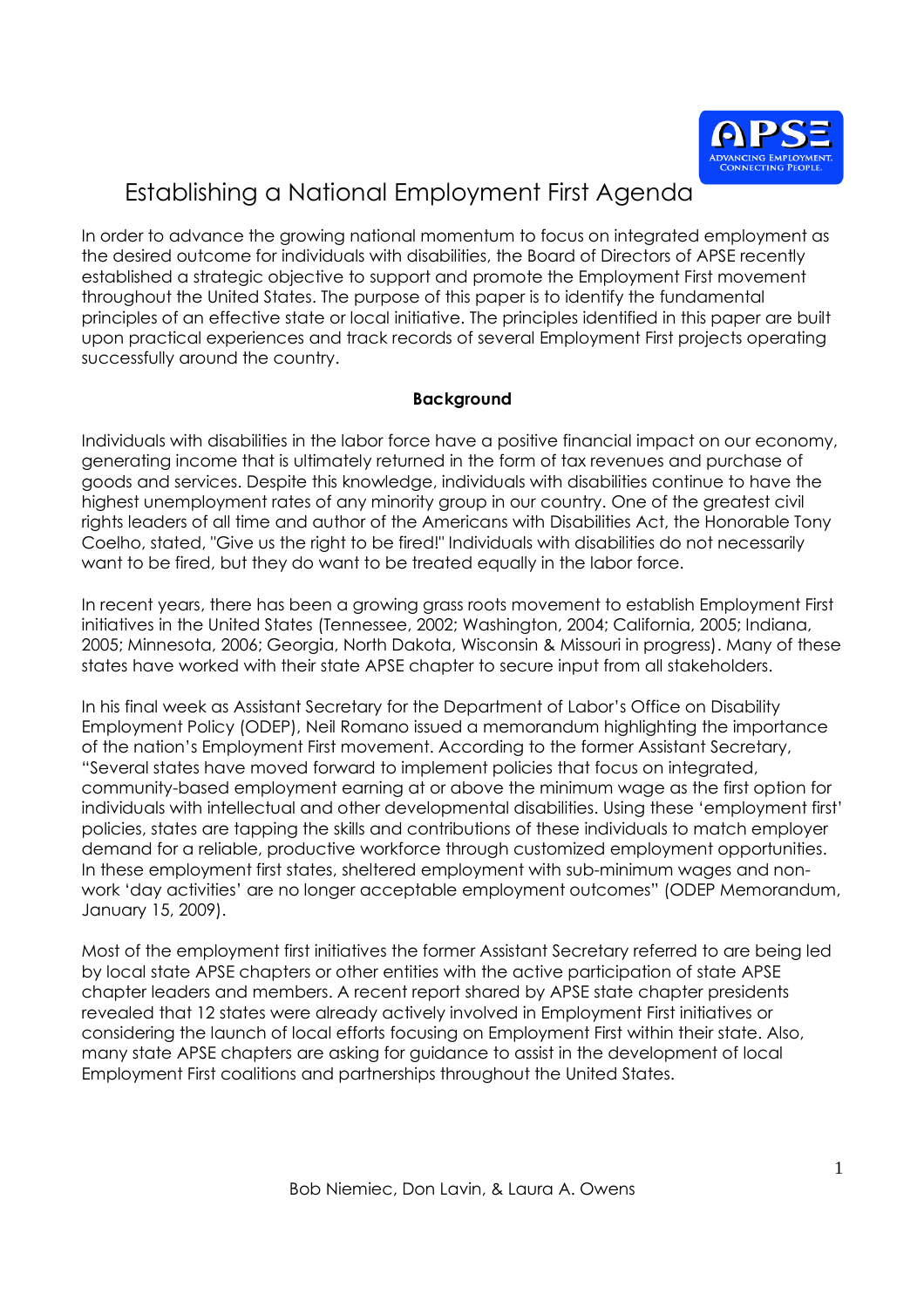

### **Establishing Employment First Initiatives**

Although no universal definition of "employment first" exists, the policies, practices and strategies focus on integrated, community-based employment as the desired outcome for individuals with disabilities. Employment First strategies generally consist of a clear set of guiding principles, policies and practices disseminated through state statute, regulation or operational procedures that identify employment in integrated, community-based businesses as the priority for state funding. A number of state initiatives have taken steps to clarify what employment first means. In Minnesota, for example, employment first means "*expecting, encouraging, providing, creating, and rewarding integrated employment in the workforce as the first and preferred option of youth and adults with disabilities*." (Minnesota's Employment First Manifesto, 2007).

Employment First initiatives highlight the need to raise expectations and implement better practices around employment for individuals with disabilities. To that end, many state initiatives have taken additional steps to define what "employment" means to ensure the goal of integrated jobs in the workforce at competitive wages and benefits. While Employment First initiatives utilized supported employment and customized employment strategies, employment is not defined using these terms. Employment First initiatives center on holding individuals with disabilities to the same employment standards, responsibilities, and sets of expectations as any working-age adult.

### **Recommendations for Implementing Employment First**

Employment First is about raising expectations. The real engine of social change is not money but rather expectations. Of course, we need adequate public resources to obtain high quality education and integrated employment outcomes. However, without higher expectations, individuals with disabilities and their families often settle for programs or services that do not encourage them to participate fully in the mainstream of community life. This is confirmed by the fact that a majority of working age adults with significant disabilities are supported today in programs that offer segregation and long-term dependency regardless of the cost.

How can Employment First initiatives increase the demand for integrated employment? This objective can be accomplished through better public education and policy advocacy. Individuals with disabilities and their families must be made more aware of the exciting integrated employment opportunities available to them. It is particularly instructive to share employment success stories of others to create hope, stimulate imagination, and increase expectations of all stakeholders. When individuals with disabilities and their families recognize the clear benefits, their expectations will change and they will choose work!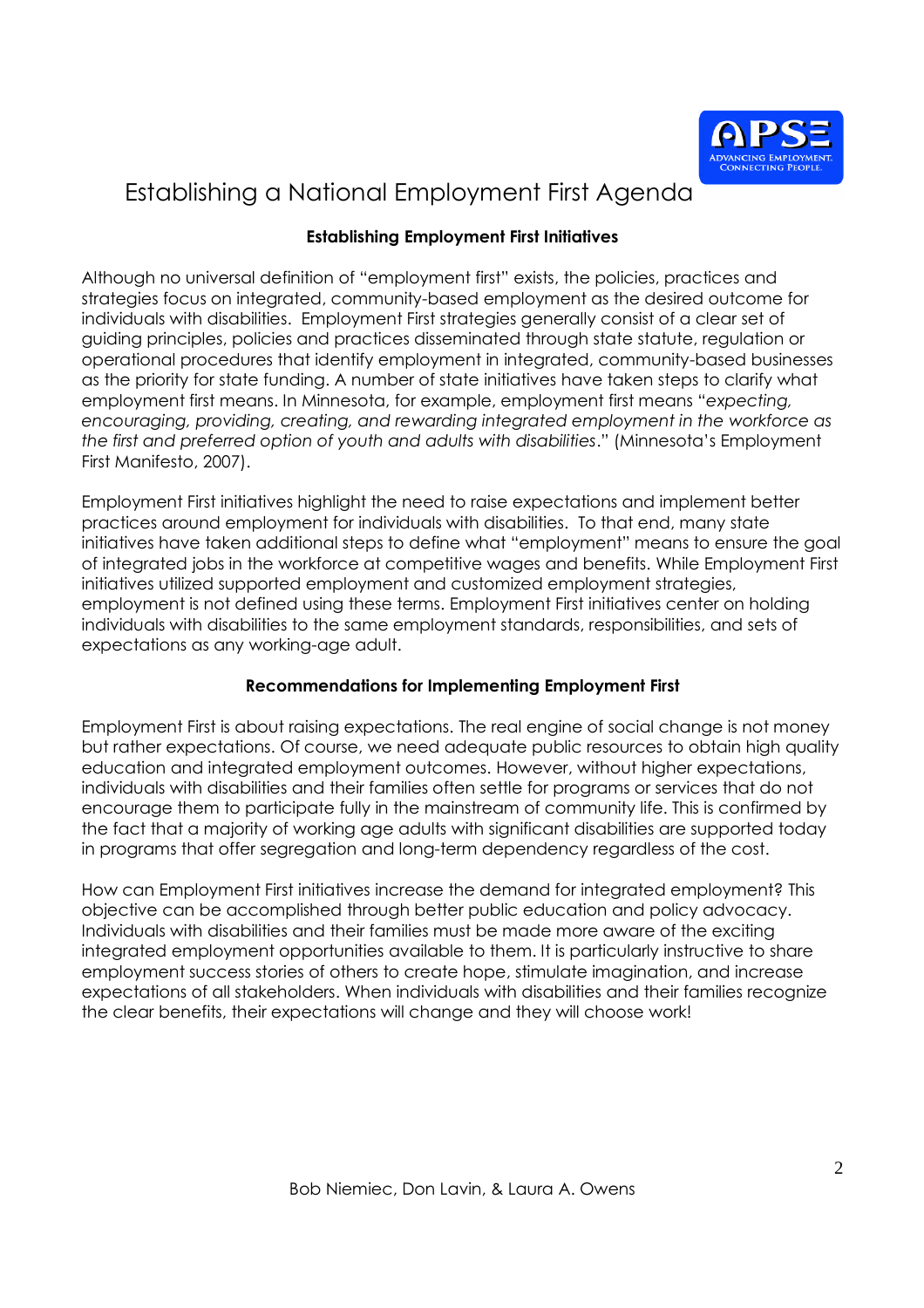

### **Build a "Coalition of the Willing"**

Collaborate with multiple stakeholders (i.e., individuals with disabilities, business, rehabilitation agencies, state agencies, disability organizations, families). While it is difficult to get everyone on board, this should not become a barrier to your local efforts. It is far more important to have "doers" on the team than representatives from influential organizations who do not contribute solutions to move Employment First forward. In building a strong coalition, start with people who have the interest, passion, time, and energy to work on the real issues. Intentionally leave any naysayers standing on the outside because you cannot afford the distractions or negative energy.

**Make sure the "Employment First" bus leaves the station.** In his landmark book Good to Great, Jim Collins uses a recurring metaphor of a bus. He talks about getting the right people on the bus and the wrong people off the bus as a key to the greatness of an organization. We like to apply the bus metaphor to the Employment First movement. It is critical to get the right people on the bus – but who are the right people? The answer is simple. The right people are those people who believe *everybody means everybody*. The right people believe employment should be the *first and preferred option for all working-age adults* (and students who will soon be adults). The right people may not have all the answers, but are undaunted in their pursuit of making employment the first choice. The right people believe their pursuits will yield better answers than currently exist. The right people are committed to action and not afraid of a little hard work. Anyone can get on the employment first bus, as long their ticket is punched with these fundamental characteristics.

**Build on communities**. Think globally, but act locally**.** Successful initiatives work to establish "Community Action Teams" with goals of advancing an Employment First vision. This would logically include local coalitions of federal, state and local organizations as well as individuals who are willing to work together to get things done in a targeted geographic area. It is important to create Community Action Teams that can organize their work plans around the unique situations that exist in a particular community. The teams should be comprised of business leaders, job seekers, educators, family and disability advocates, employment providers, workforce development professionals, county representatives, vocational rehabilitation professionals, and other interested community members. The "ticket" to belonging to a successful Community Action Team is a commitment to action. The team's overall performance will be gauged by the implementation of better practices and measurable increases in integrated employment for individuals with disabilities.

**The Business Community**. Business represents the "demand side" of the employment equation. The task of Employment First initiatives is to connect the demand side with the supply side (available workers). There is a growing body of evidence that hiring Americans with disabilities is just good business. Studies have demonstrated that workers with disabilities are loyal employees who bring necessary talents and skills into the workforce. Despite stereotypes about disability, there is no evidence that employees with disabilities are unsafe or less effective on the job than employees who do not have disabilities. Further, the American public has expressed strong support of businesses that choose to hire job seekers with disabilities. In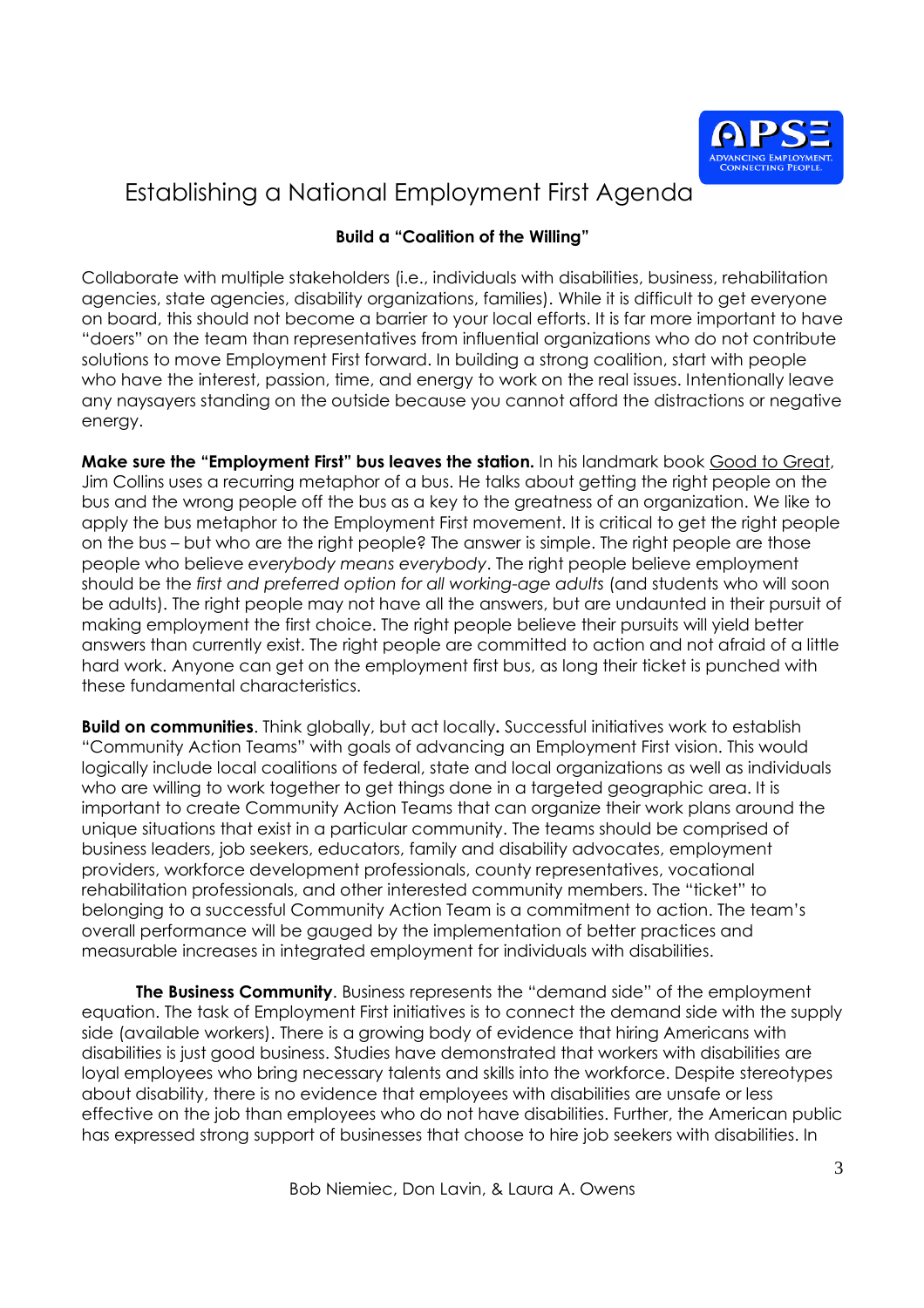

fact, one national study indicated 87% of the American public would prefer to give their business to companies who do so *(Gallop Poll, University of Massachusetts, and America's Strength Foundation, 2006).*

Employment First initiatives need business leaders to champion their cause and carry the message forward. There are many thousands of satisfied employers in the United States who have practical experience as well as expertise in hiring and integrating workers with disabilities. Many can speak about their employees who have disabilities with direct authority and knowledge about their business contributions. In America, we do not need a charitable marketing campaign. We need a national business dialogue about employees with disabilities as economic assets. This not only means hiring *qualified* job applicants but also hiring *quality* workers who can perform essential job tasks customized to fit their identified strengths.

**The School Community.** One of best ways for Employment First initiatives to shape the future is to engage effective partnerships with secondary and post-secondary education institutions. Significant changes in policies and procedures must begin with changes in school systems so an Employment First vision is firmly rooted in the blueprint for the future. Practically speaking, this means redesigning service policies and practices so transition-aged youth and young adults are guided directly to post-secondary education options or integrated employment in the community workforce.

The educational system needs to modify its investment in the training of teachers and others involved with special education, vocational training, vocational rehabilitation, business, and management. Employment First initiatives need to work with education to refocus the expectations of educators who work directly with students with disabilities. This means redesigning educational curricula with core principles of Employment First policies and 21st Century Skills (http://www.21stcenturyskills.org/) in addition to utilizing supported and customized employment practices.

Degree programs preparing teachers, vocational rehabilitation counselors, and business leaders of the future must include dedicated courses on universal design and differentiated instruction so that workers with complex disabilities are employed as a regularly occurring part of the community workforce. Vocational rehabilitation counselor training must take extra care to assure that graduates exit their programs prepared to develop Individual Plans for Employment (IPEs) that are based on the unique needs, interests and situations of the individuals with whom they serve.

Finally, schools and adult service systems need to work together to eliminate "employment readiness" service designs. After all, what young adult is truly "ready" for what lies ahead of them in the adult world?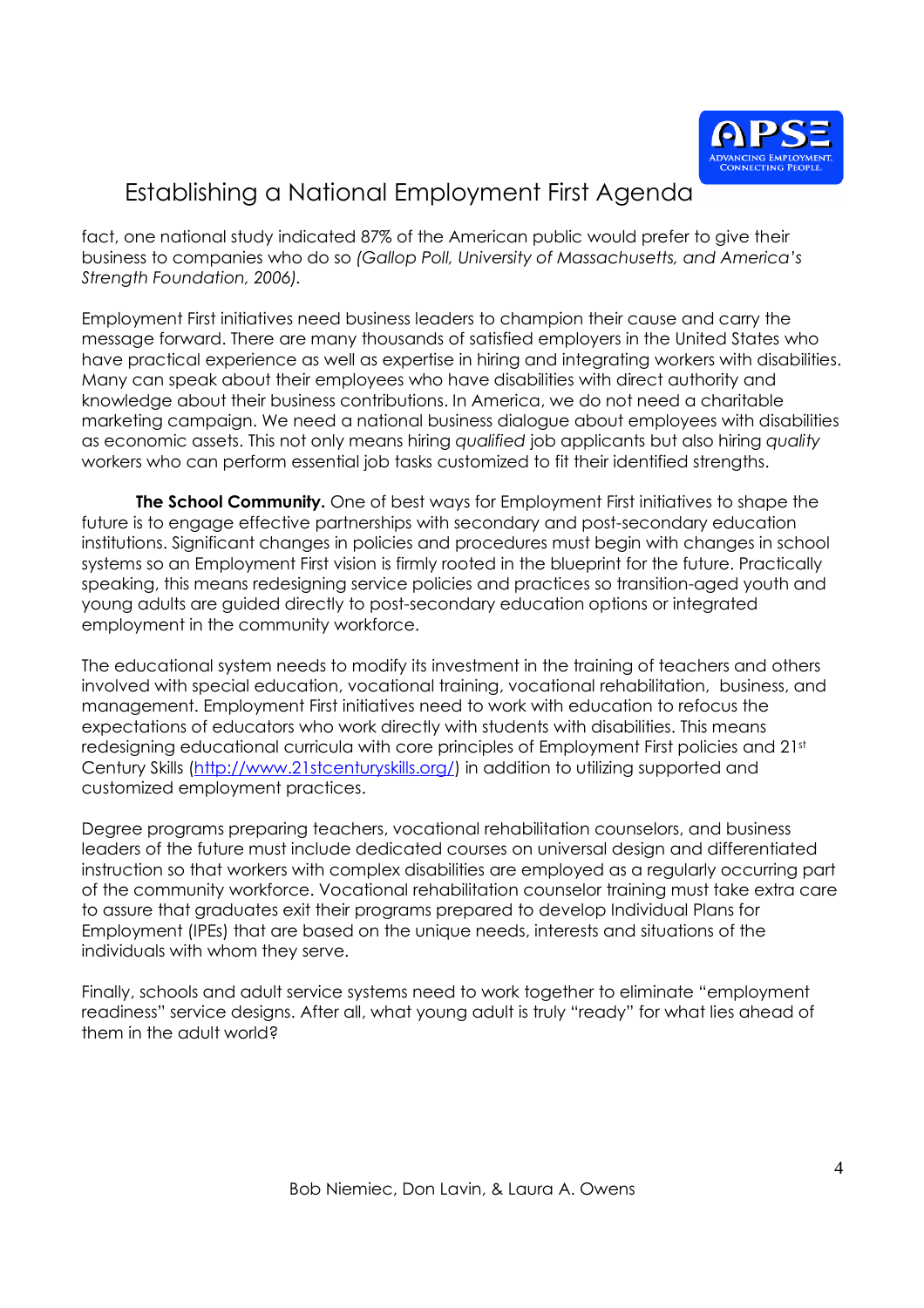

### **Clarify "employment" and "employment first"**

Establish a clear and uncompromising definition of "employment". For most Employment First initiatives, this means a focus on real jobs, real wages, and real business settings. It also means the launch of self-employment and micro-enterprises. It is critical for everyone to be working from the same set of assumptions. Stay focused on this one, simple concept. If you can maintain a singular focus on a simple idea, your initiative will not be lured into distracting arguments. Employment First is all about *fundamental rights*. Who can be against people with disabilities having an equal opportunity to get a good job, use their talents and skills, earn competitive wages, increase their self-support, and contribute to the prosperity of their communities?

**Distinguish between "qualified" and "quality" employees.** A common rejection tactic by unenlightened rehabilitation providers and employers is to focus only on job qualifications. Yet, in some job recruitment situations, qualifications may be secondary to the "qualities" an employee may bring to a business. Once again, negotiating jobs based on identified strengths changes the job development landscape and can offer a new perspective concerning the qualities of a person seeking the job. Stated simply, strengths-based employment changes what it means to be "qualified" because all jobs and tasks are negotiated with employers (customized) and built to fit the interests and strengths of a job seeker (supported).

### **Emphasize Real Systems Change Policies**

Our country spends millions of dollars on secondary education, adult community services, Social Security disability benefits, transportation, and comprehensive health care of Americans with disabilities. Unfortunately, many of these resources do not encourage or reward integrated, community-based employment. Resolving our national unemployment problem will require a shift in policies and "rebalancing" of many existing resources.

The most successful initiatives, therefore, recognize that the core charge is to thoughtfully and methodically address policies that encourage and support integrated employment outcomes. This vision for change needs to be reflected in all appropriate public policies impacting education as well as adult health, disability, and human services. To the extent possible, public policies need to be unmistakably clear about expectations as well as provide for flexibility to rebalance existing resources. Of course, this means moving aggressively to develop new policies, amend existing ones, and reallocate funding to promote an employment first approach.

**Everybody means everybody!** No one wants to erect disability service "silos", but be wary of designing a workforce system that is too generic and fails to deliver critical job-related supports. Although we would love to see individuals with disabilities employed using the same methods and processes as everyone else, individuals with more significant disabilities are universally overlooked. There are many initiatives throughout the country aimed at the employment of individuals with disabilities, but when push comes to shove, individuals with more significant disabilities are either pushed to the end of the line or shoved out of the line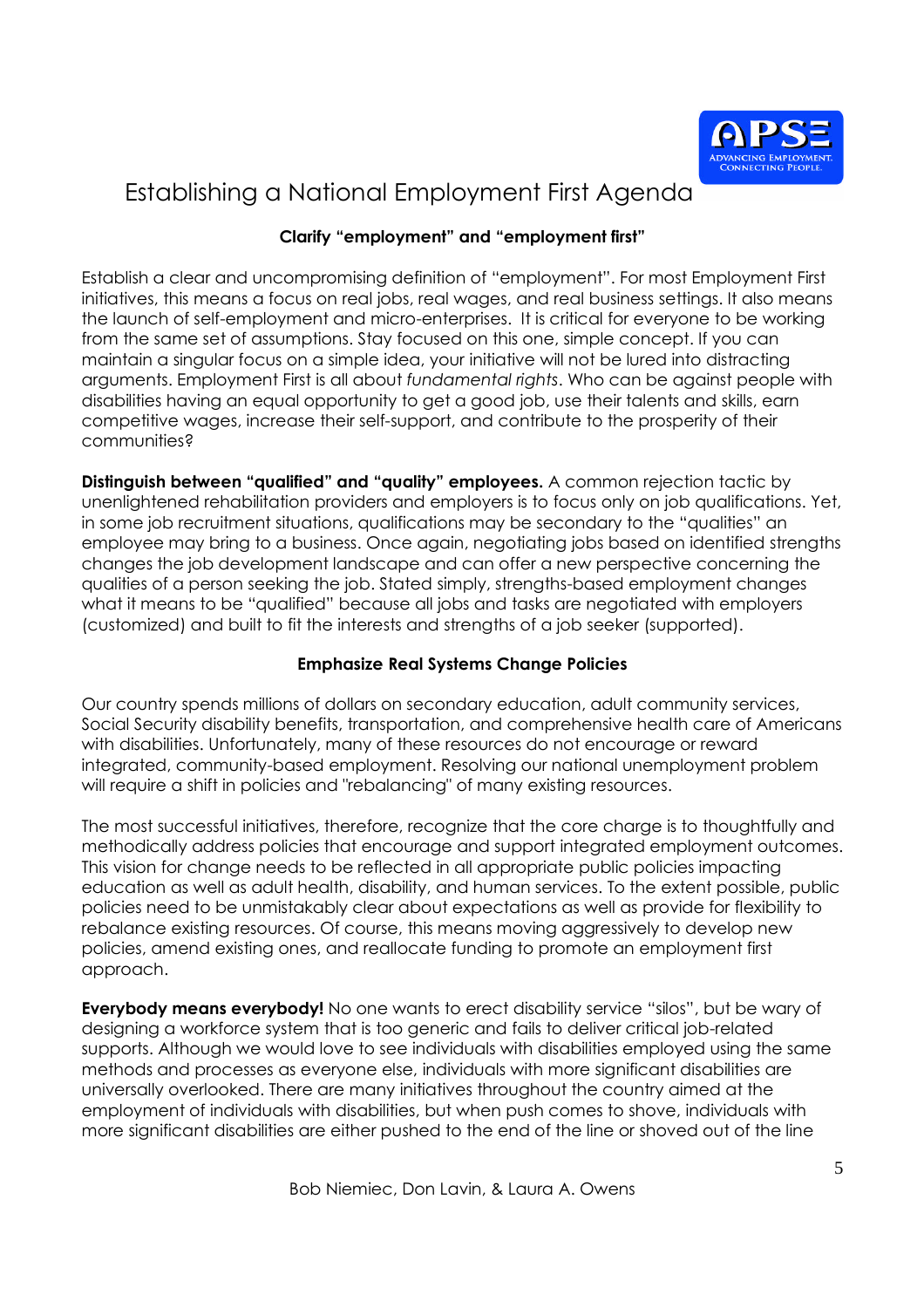

altogether. This may seem like a contradiction, but we have learned that negotiation practices and strengths-based approaches are essential tools in the integrated employment of individuals with disabilities – especially for those with complex lives and situations. Virtually all individuals with disabilities have important qualities and talents to contribute to business – and they can work successfully with the right type of job support.

**Focus on the positives.** The most successful alliances focus on what they are for – not what they are against. This is an example of taking the high road. When local initiatives remain focused on the one, simple idea, and stay true to "everybody means everybody," arguments are neutralized. In sum, the most successful alliances work hard to build momentum that others want to join.

Employment First initiatives tend to lose a lot of people as well as opportunities when they go negative and fail to recognize local strengths. Make the effort to showcase those parts of the system that actually promote and encourage an Employment First agenda. Celebrating the positives and rewarding great work, supplies a boost of energy, offers hope, and builds new alliances needed later to tackle the most stubborn obstacles and barriers.

**Invest in community support systems that promote employability.** One shallow criticism of the Employment First movement is this notion of engaging a one-dimensional strategy to the exclusion of others. Most proponents of an employment first vision recognize the importance of holistic planning and integrating critical collateral services to support the job placement and self-dependency goals of youth and adults with disabilities.

To illustrate, the best laid employment plans will never be successfully launched without reliable access to public or privately supported transportation for some individuals. Similarly, many adults with serious mental illnesses will not succeed in competitive employment without access to effective, responsive mental health treatment. Many job seekers who are deaf or hard of hearing cannot function successfully in their job search without access to American Sign Language (ASL) interpreters or Occupational Communication Specialists. Some adults with intellectual disabilities living in community residential services might require flexible, responsive staff support to accommodate their work schedules. Finally, young adults in secondary education programs often need access to a wide array of services within school as well as from the adult service system to successfully transition from school to career.

To say it simply, job placement success is the product of identifying and removing multiple, complex systems barriers. This means considering the whole person and providing an essential array of community supports to ensure integrated employment is a viable option.

### **Focus on Strengths Based Practices**

Present education and rehabilitation service systems are invested in programs designed to correct problems related to the presence of disabilities. Even the lexicon associated with the delivery of special education and adult disability services communicates the wrong message. There is an underlying communication that people with disabilities are "special" or "damaged"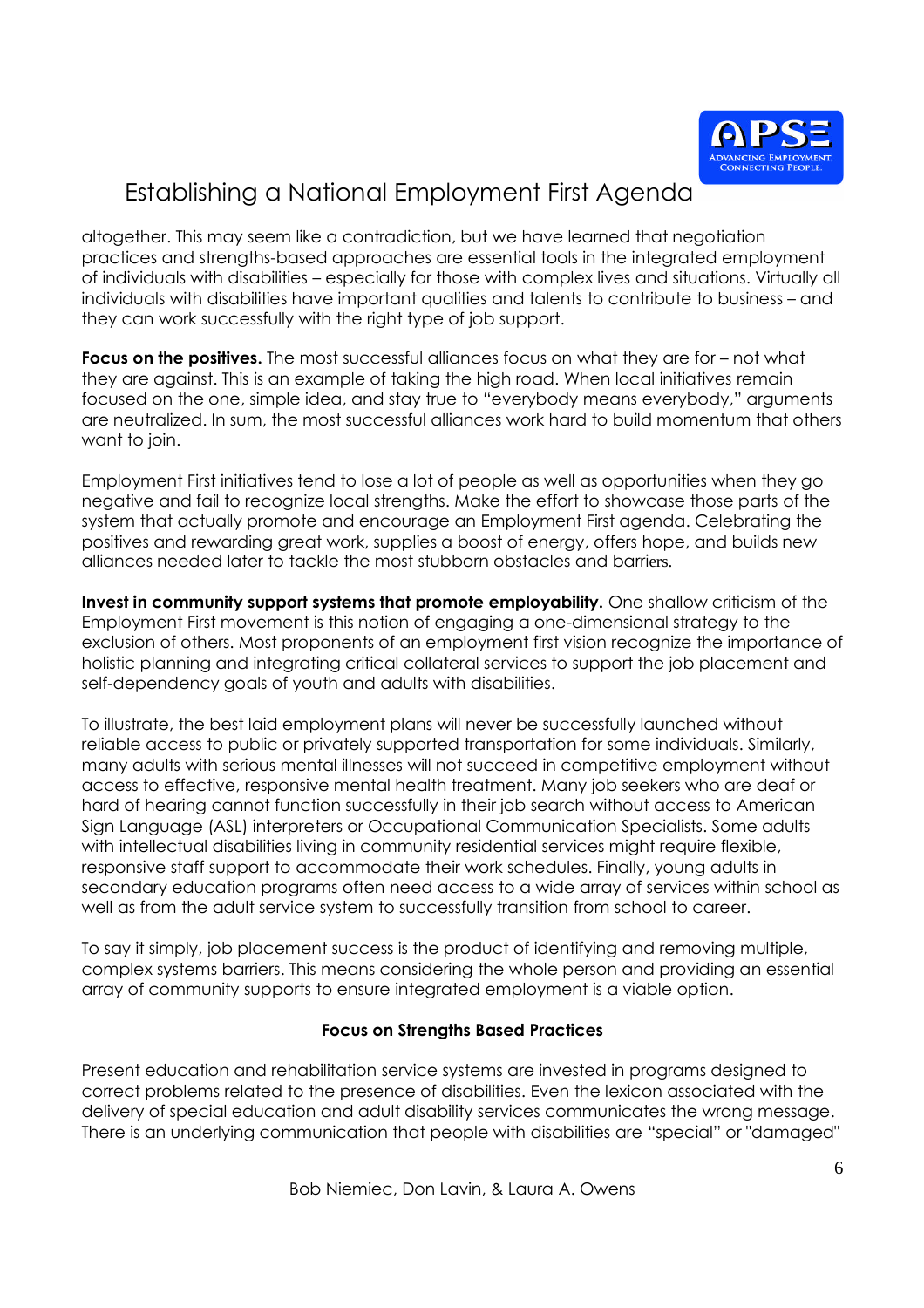

in some way and need to be "rehabilitated" so they can join the workforce like the rest of us. This is an archaic way of thinking and communicating about the job potential of individuals.

Employment First initiatives work to rebrand the work we do through moving toward an educational and workforce system that identifies, markets, and employs assets and strengths one person at a time. Emerging practices in customized and supported employment offer exciting possibilities to change the present system of education and workforce development services. Many individuals with disabilities, especially those with significant disabilities, do not need rehabilitation but rather customized job supports to choose, get, and keep integrated employment.

**Invest in new technologies and training in customized and supported employment practices.** Local alliances must work to identify service practices, technologies, resources, and expertise that will lead to a better return on investment (ROI). There is ample national research to document specific practices that are more effective in producing integrated employment and wage outcomes for youth and adults with disabilities. If there is a "buy in" that integrated employment and competitive wages ought to be a local priority, then Community Action Teams need to invest ample resources in broad staff development training initiatives so educators and adult service professionals are better prepared to assume new roles.

For many, such proposed changes in philosophy and practices will be viewed as a threat. Regardless of the resistance, these changes must be pursued. If an employment first initiative intends to promote a direction to business consultation roles, then local professionals need to be equipped with new skill sets. This means launching training and technical assistance programs to promote competencies consistent with the new vision. This changed emphasis will better support community businesses in building new capacities to recruit, hire, train, supervise, and integrate employees with disabilities within their respective labor force.

**Employment first movement is not a one-time event.** Most of us have been through a lot of initiatives that have lost their steam and failed to deliver on the promise of integrated employment for all individuals with disabilities. The most successful Employment First coalitions work to keep the momentum going and realize that real change means pacing themselves to run the proverbial marathon. Working to achieve real systems change takes time and the pace will be determined by the size and scope of the identified goals. The most successful initiatives have established a strategic vision with clear goals for changing policies, practices, and outcomes. Despite their measured gains, they work to widen their circle of Employment First champions by including self-advocates, family members, business leaders, educators, policymakers, employment providers, and others to share in the division of labor. It is not only important to get everyone on the bus, but to also make sure people are "sitting in the right seats" in order to reach our destination more efficiently and effectively.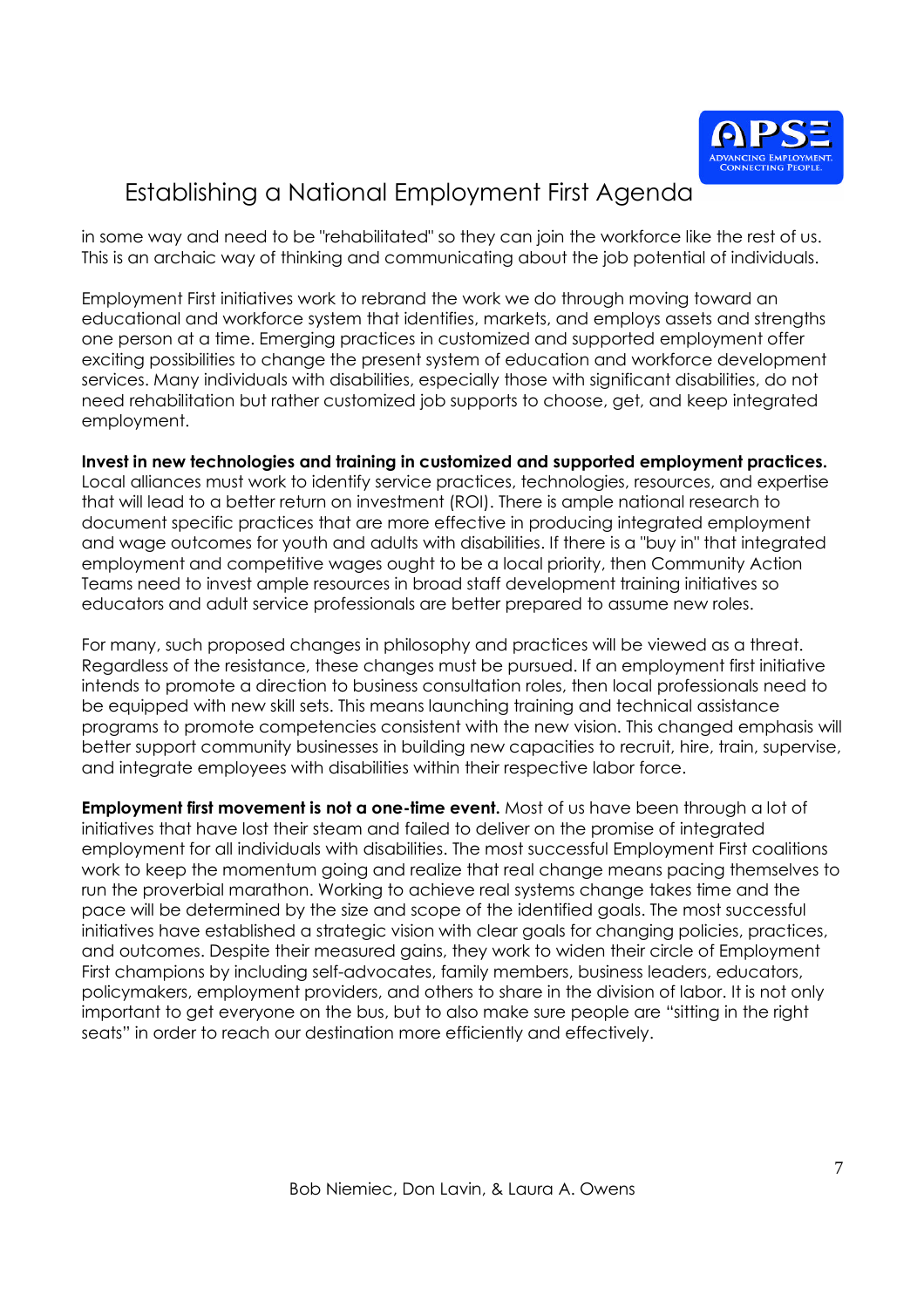

**Sustaining momentum is critical**. Employment First initiatives must continue to make slow and steady progress. As stated, this type of system change is more like a marathon than a sprint. It takes perseverance and dedication to reach the finish line. Incremental victories are critical, but it is more important to believe you will make lasting and pervasive changes in the long run. It is essential to keep your eye on the prize.

**Communicate, communicate, and communicate some more**. Most Employment First initiatives have identified a strong need for ongoing connectivity to sustain the energy and synergy of its members and collaborators. Maintaining effective communication with your allies and keeping the dialogue strong with the general public is essential. Being "persistently present" is an important tool to keeping the attention focused on the right things. Successful Employment First initiatives plan ways to involve themselves in many conversations and in many places and venues.

### **Measure and Evaluate Progress**

In Minnesota, an Employment First Manifesto (2007) served as the testament of MN Employment First Coalition's intent to act on its beliefs. Other states such as Indiana have produced Employment First reports. It is important to produce tangible evidence of goals and actions to come, whether a report, a CD or a website. When you can put something into someone's hands, it becomes real. And, of course, there is the old adage—"What gets measured, gets done." The development and distribution of a coalition's "products" gives a clearer picture of your goals and establishes performance accountability to your constituents and stakeholders.

**Whatever it takes.** There is no "cookie cutter" approach to implementing an Employment First strategy in any state. Although there is much to be learned from experienced, successful initiatives, each alliance must address systems policy and funding barriers in its own backyard. Transforming a network of education, disability, workforce development, business, and human service systems is challenging and very complex work. Needless to say, state coalitions and local Community Action Teams will need buy-in from key stakeholders to plan and implement multi-dimensional organization and systems change strategies. This will likely include, but is not limited to, new or enhanced policies, public education, rebalancing of public resources, retooling job roles for educators and disability support professionals, staff development training, transforming organizations and their administrative infrastructures, business marketing and development, peer mentoring strategies, and infusing promising practices such as customized and supported employment.

Finally, National APSE and its state chapters can play an effective role in making good things happen. APSE is uniquely positioned to take the lead in advancing an Employment First agenda throughout the country. APSE's long standing mission of promoting integrated, community-based employment for individuals with the most significant disabilities allows the organization and its chapters to stay focused on the one, simple thing – integrated employment.